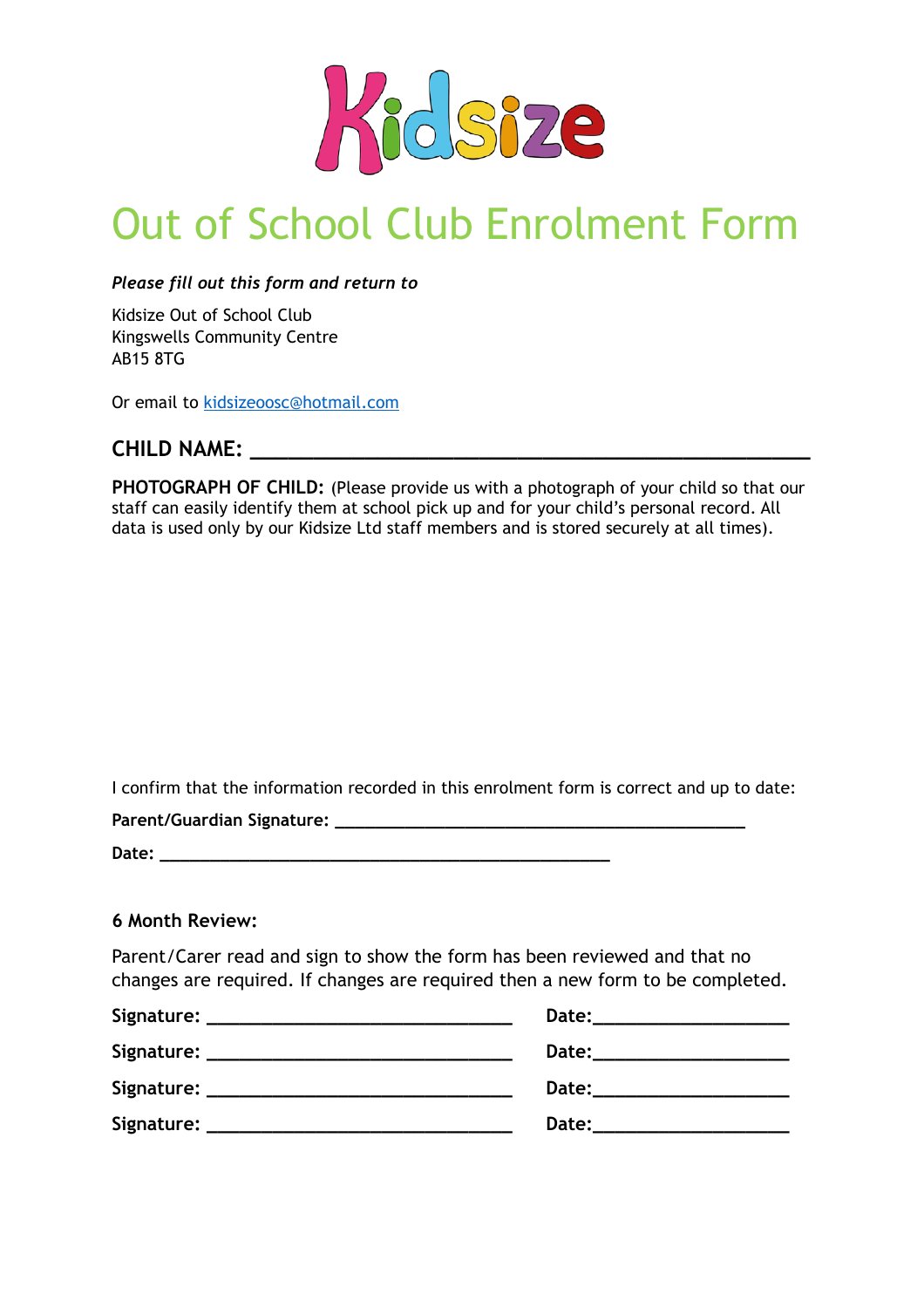| Child's Forename ___________________________ | Child's Surname ___________________________ |
|----------------------------------------------|---------------------------------------------|
|                                              |                                             |
|                                              |                                             |
| Home Address (incl. postcode):               |                                             |
|                                              |                                             |
|                                              |                                             |
|                                              |                                             |

#### **Sessions Requested:**

*Please tick required sessions* **(**Leave blank for ad hoc**)** 

|                          | Monday | Tuesday | Wednesday | Thursday | Friday |
|--------------------------|--------|---------|-----------|----------|--------|
| <b>Breakfast Club</b>    |        |         |           |          |        |
| <b>After School Club</b> |        |         |           |          |        |

**Start Date Requested**:\_\_\_\_\_\_\_\_\_\_\_\_\_\_\_\_\_\_ **Date Application Made:** \_\_\_\_\_\_\_\_\_\_\_\_\_\_

#### **Contact Details**

*Please fill out this box with parents/carer's details* 

| Relationship<br>to child: | Forename: | Surname: | Mobile No. | Work Tel. No. | <b>Allowed to</b><br>$ $ Pick up: |
|---------------------------|-----------|----------|------------|---------------|-----------------------------------|
|                           |           |          |            |               | Yes / No                          |
|                           |           |          |            |               | Yes / No $ $                      |
|                           |           |          |            |               | Yes / No                          |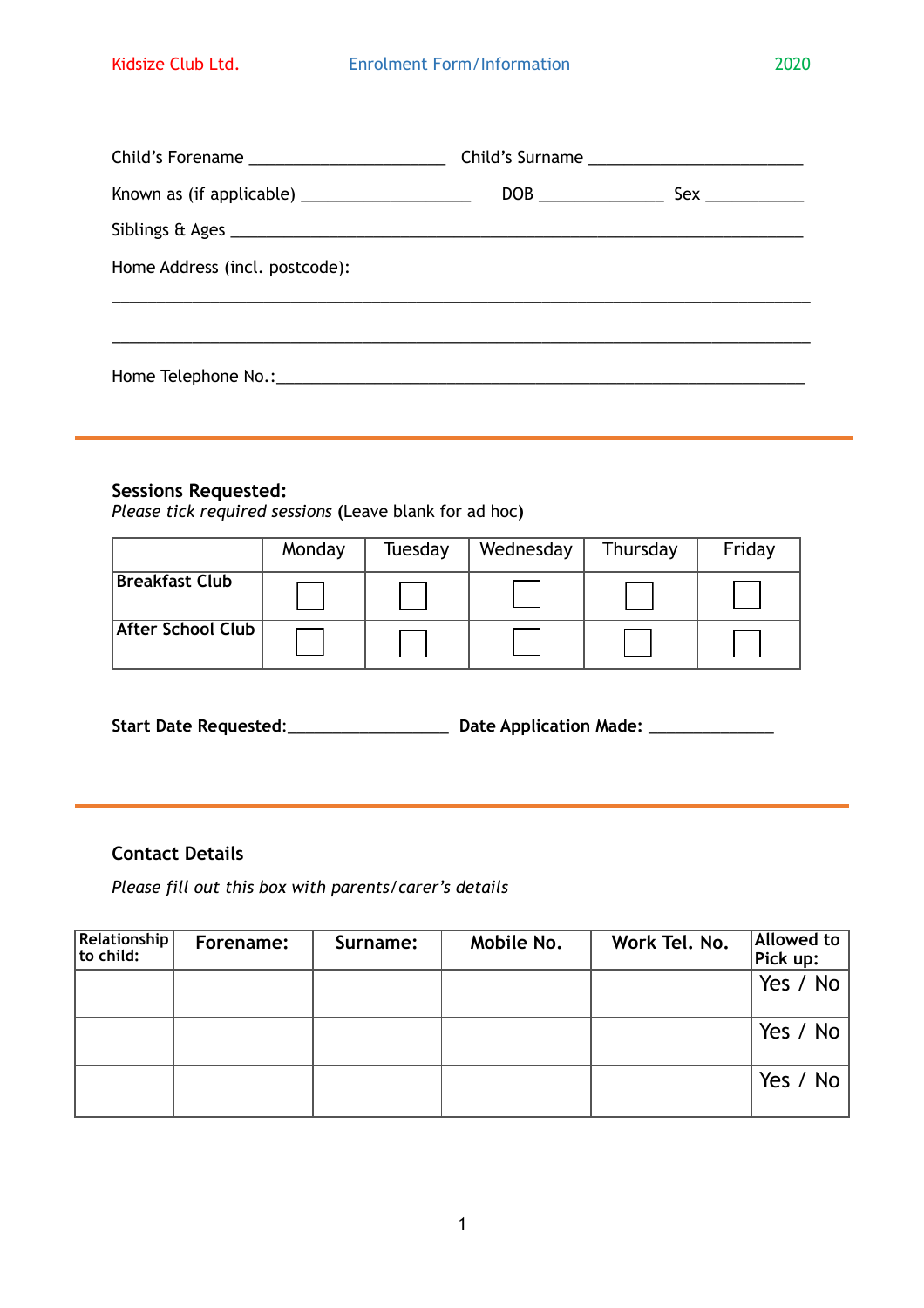#### Other Emergency Contacts:

*Please fill out this box with details of other relevant contacts (please put a minimum of 2 contacts). Parent's will always be contacted first before these contacts.* 

| <b>Relationship to</b><br>child: | Forename: | Surname: | <b>Telephone Number</b> | Allowed to<br>Pick up: |
|----------------------------------|-----------|----------|-------------------------|------------------------|
|                                  |           |          |                         | Yes / No               |
|                                  |           |          |                         | Yes / No               |
|                                  |           |          |                         | Yes / No               |
|                                  |           |          |                         | Yes / No               |

I understand that in the event that my child becomes ill or injured, every effort will be made to reach me or the emergency contacts listed above. I give my consent to act on my behalf to attain emergency care and/or treatment if believed necessary.

Parent/Guardian Signature: **We are also assigned to the set of the set of the set of the set of the set of the set of the set of the set of the set of the set of the set of the set of the set of the set of the set of the s** 

Email Address

*Please fill out this box with the email address you wish to use for communication and receiving invoices* 

|  |  |  |  |  |  |  |  |  | . |  |  |  |  |  | . |  |  |  |  |
|--|--|--|--|--|--|--|--|--|---|--|--|--|--|--|---|--|--|--|--|

#### **Medical Information**

Child's Doctor's Name \_\_\_\_\_\_\_\_\_\_\_\_\_\_\_\_\_\_\_\_\_\_\_\_\_\_\_\_\_\_ Tel No. \_\_\_\_\_\_\_\_\_\_\_\_\_\_\_\_\_\_\_\_\_

Address of Surgery \_\_\_\_\_\_\_\_\_\_\_\_\_\_\_\_\_\_\_\_\_\_\_\_\_\_\_\_\_\_\_\_\_\_\_\_\_\_\_\_\_\_\_\_\_\_\_\_\_\_\_\_\_\_\_\_\_\_\_\_\_

**List of all known medical conditions, previous surgeries, previous/current severe injuries:**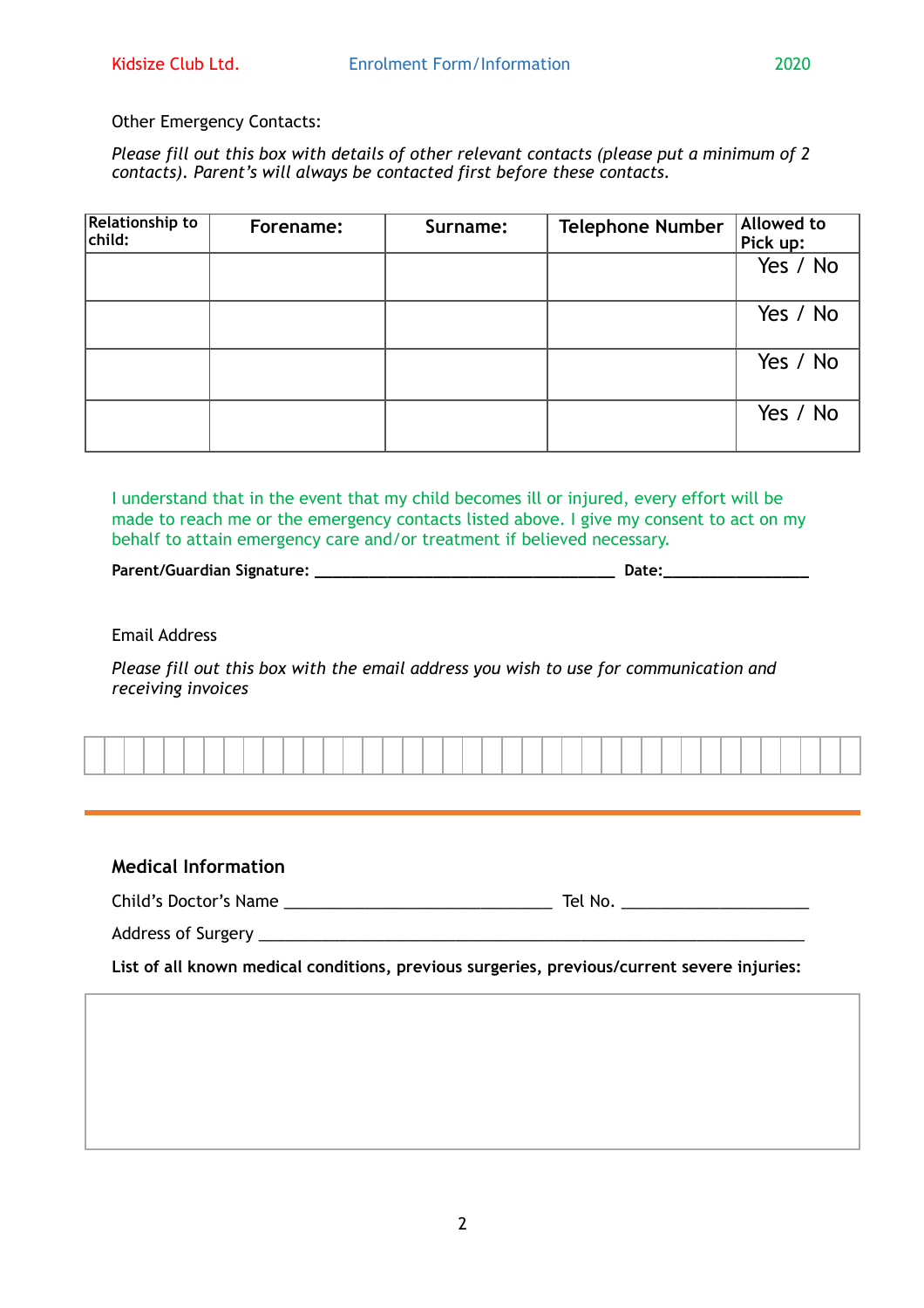#### **Please detail any and all over-the-counter and prescription drugs taken regularly:**

| <b>Food Allergies:</b>                                                                                      |  |
|-------------------------------------------------------------------------------------------------------------|--|
| <b>Other Allergies:</b>                                                                                     |  |
| <b>Dietary</b><br><b>Requirements:</b><br>(In Case of Dietary<br>requirements -<br>please include           |  |
| whether these are a<br>result of allergy,<br>intolerance, cultural<br>requirements or<br>parent preference) |  |

# *For staff use*

| Medication Form Required: YES / NO     |  |
|----------------------------------------|--|
| Date form completed: _________________ |  |
| Medical Action Plan Required: YES / NO |  |
|                                        |  |
| Date plan created: _________________   |  |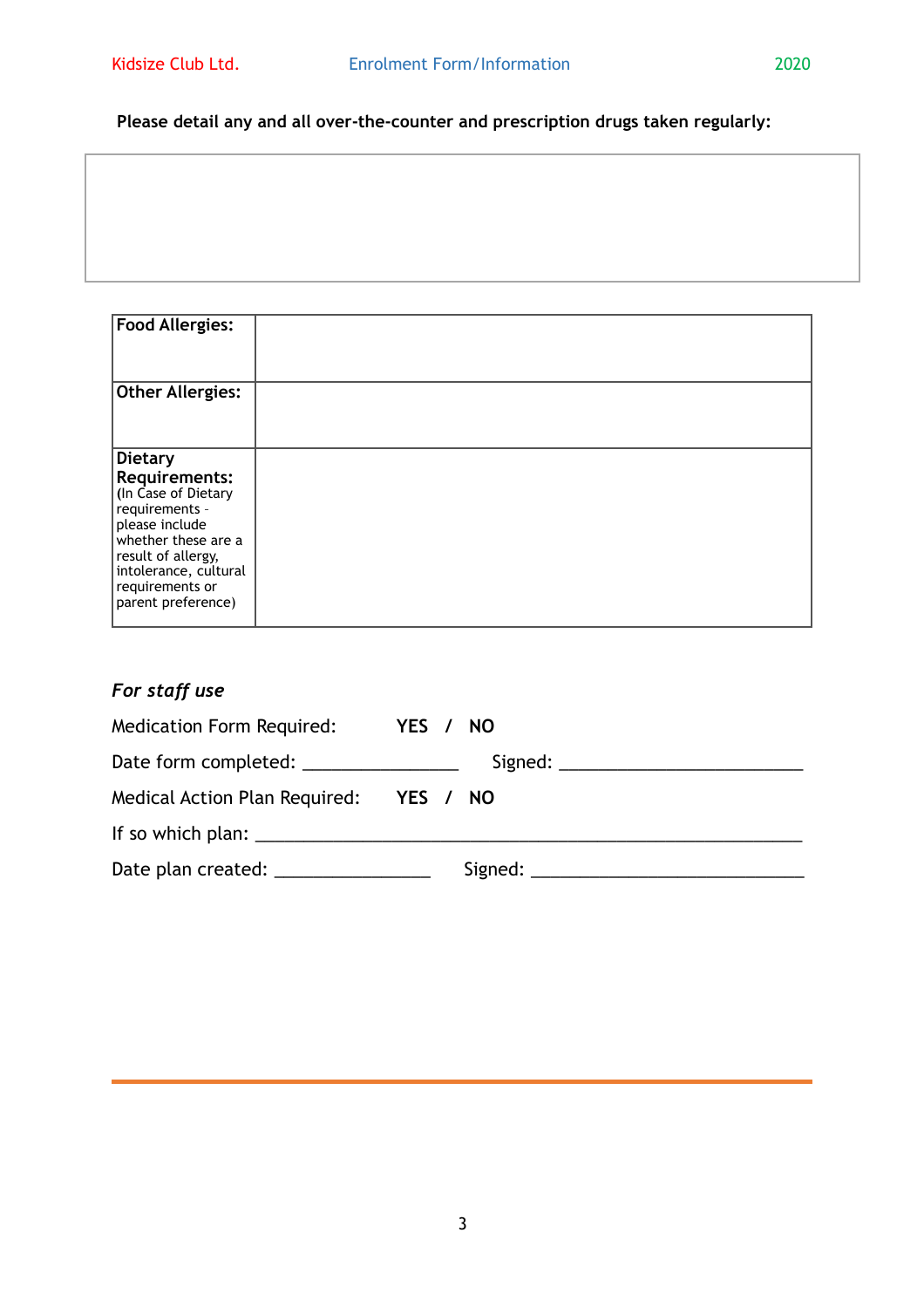| Please tick the box if you consent to the following:                                                                                                                                                                                                                                                                                                                  |
|-----------------------------------------------------------------------------------------------------------------------------------------------------------------------------------------------------------------------------------------------------------------------------------------------------------------------------------------------------------------------|
| Kidsize Ltd has permission to secure emergency transportation for my child in the<br>event of an illness or injury which requires emergency treatment. The emergency<br>transportation service will determine the facility to which my child will be<br>transported.                                                                                                  |
| I consent to my child being photographed/videoed at Kidsize by members of staff<br>which may be used for promotion purposes by Kidsize.                                                                                                                                                                                                                               |
| I consent to my child being taken out-with the Kingswells Community Centre to the<br>surrounding areas, within suitable walking distance, under supervision of the<br>Kidsize Ltd staff.                                                                                                                                                                              |
| I confirm that my child is able to go to the toilet by themselves without adult<br>supervision and does not require assistance with toileting.                                                                                                                                                                                                                        |
| If assistance is required please specify:                                                                                                                                                                                                                                                                                                                             |
|                                                                                                                                                                                                                                                                                                                                                                       |
| I give full permission for the staff at Kidsize to change my child if/when necessary.                                                                                                                                                                                                                                                                                 |
| I give full permission for the staff at Kidsize to enter the bathroom whilst my child<br>is inside if required.                                                                                                                                                                                                                                                       |
| I consent to the use of face paint on my child and confirm that my child has no<br>allergies to face paint products <sup>*</sup> .                                                                                                                                                                                                                                    |
| *Kidsize cannot be held liable for any reactions that may occur if you have ticked this<br>box.                                                                                                                                                                                                                                                                       |
| In accordance with the GDPR 2018, I consent to my information being kept and<br>used by the staff of Kidsize Ltd for the purposes of communication with me in<br>relation to my child at Kidsize. My information will not be passed to any third<br>parties and will be destroyed after the appropriate time period in accordance with<br>Kidsize's Retention Policy. |
| htrhrt<br><b>Parent/Guardian Signature:</b><br>Date:                                                                                                                                                                                                                                                                                                                  |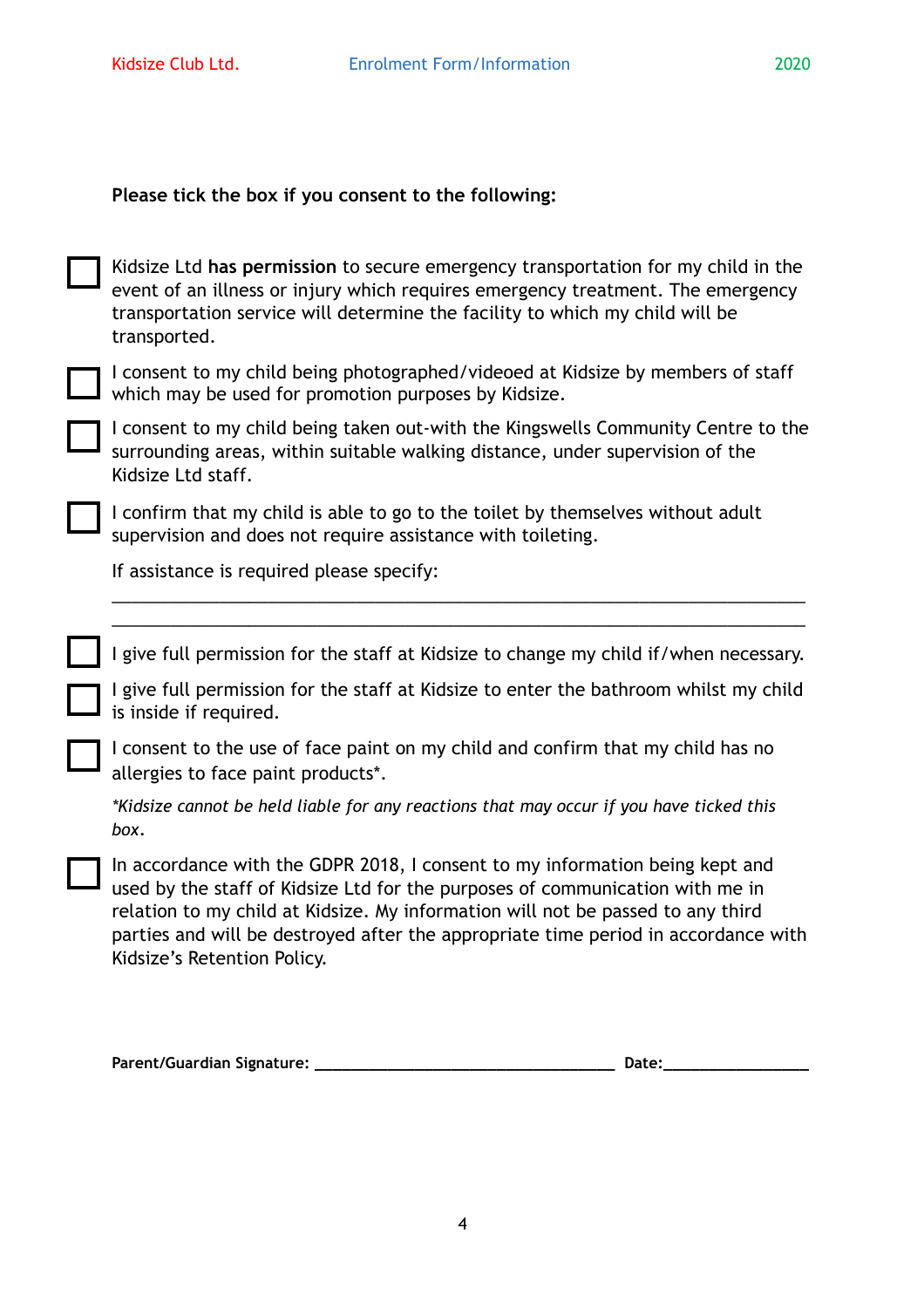#### **General Information**

*Please use this space to tell us a bit about your child for example their likes, dislikes, interests & home life. We will use this information to help ensure that your child has as positive an experience at club as possible.* 

Things that upset my child

*How to best comfort my child when they are upset* 

*Any other information*

*Please have your child fill out the "Getting to Know Me" form on page 6* 

Parent/Guardian Signature: \_\_\_\_\_\_\_\_\_\_\_\_\_\_\_\_\_\_\_\_\_\_\_\_\_\_\_\_\_\_\_ Date:\_\_\_\_\_\_\_\_\_\_\_\_\_\_\_\_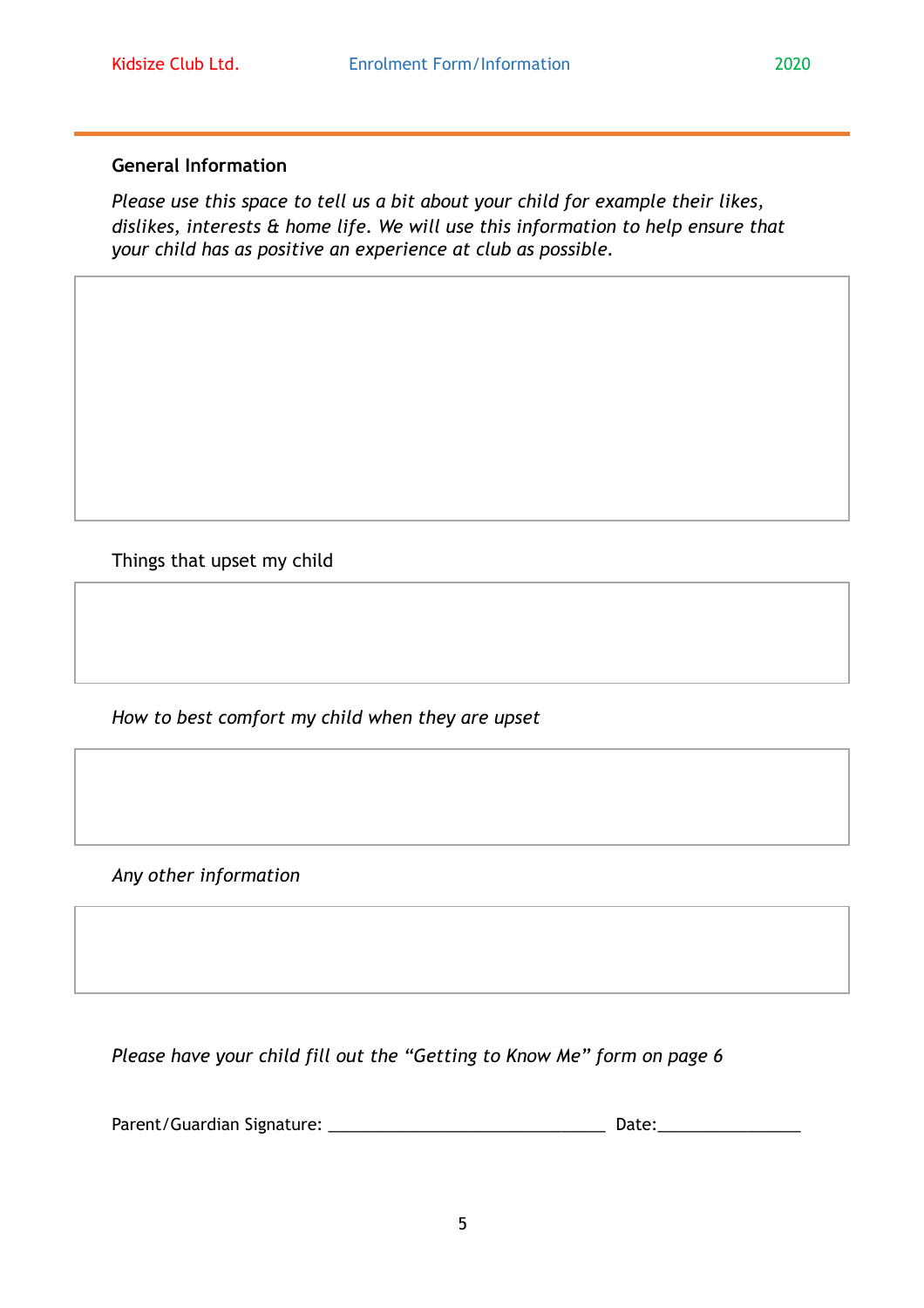2020

| <b>Getting to Know Me</b> |                                                                                  |
|---------------------------|----------------------------------------------------------------------------------|
|                           |                                                                                  |
|                           |                                                                                  |
|                           |                                                                                  |
|                           |                                                                                  |
|                           |                                                                                  |
|                           |                                                                                  |
|                           |                                                                                  |
|                           |                                                                                  |
|                           | ,我们也不会有什么。""我们的人,我们也不会有什么?""我们的人,我们也不会有什么?""我们的人,我们也不会有什么?""我们的人,我们也不会有什么?""我们的人 |
|                           |                                                                                  |
|                           |                                                                                  |
|                           |                                                                                  |
|                           |                                                                                  |
|                           |                                                                                  |
|                           |                                                                                  |
|                           |                                                                                  |
|                           |                                                                                  |
|                           |                                                                                  |
|                           |                                                                                  |
|                           |                                                                                  |
|                           |                                                                                  |
|                           |                                                                                  |
|                           |                                                                                  |
|                           |                                                                                  |
|                           |                                                                                  |
|                           |                                                                                  |
|                           |                                                                                  |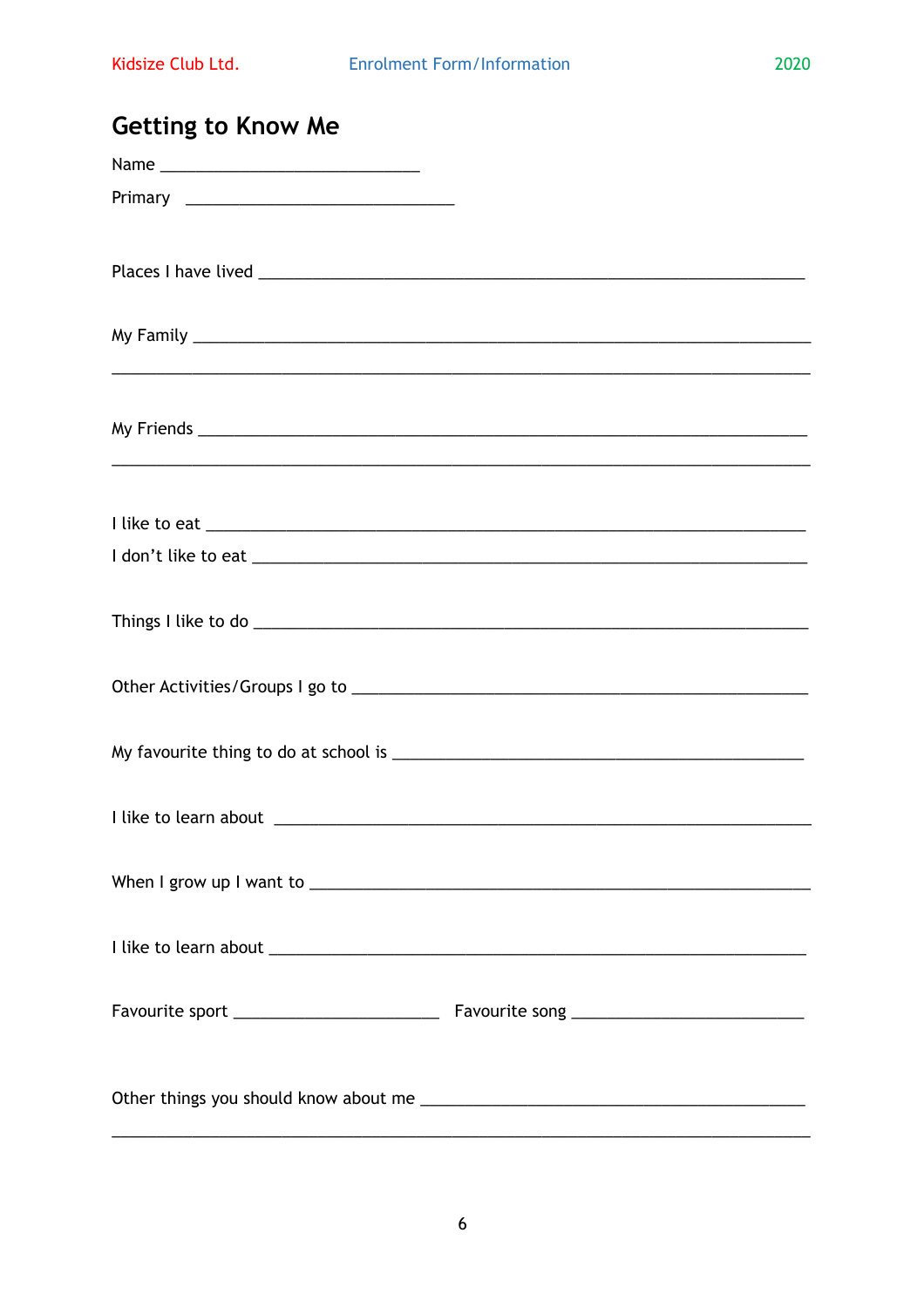



# **Kidsize Club Ltd. Contract with Parents**

Child's name: <u>Parent/carer's name:</u>

- I consent for my child to attend Kidsize Club Ltd. I understand that the club has policies and procedures (which are available for reference at the club), and that there are expectations and obligations relating both to the club and to myself and my child, and I agree to abide by them.
- I understand that Kidsize Club Ltd is a play setting and activity club, and that whilst my child is there, Kidsize Club Ltd. is legally responsible for him/her.
- My child will be provided with a snack and drink whilst at the club unless otherwise requested.
- Once my child arrives at Kidsize Club Ltd. he/she will be in the care of Kidsize Club Ltd. until collected and signed out by an authorised person **16 Years**+.
- I will notify the club **before** the start of the session if for any reason my child will not be attending on a day that he/she is booked to attend the club. I understand that I will be charged for the booked session.
- I will pay promptly for all booked sessions, in advance, whether my child attends or not (eg due to illness or holidays), unless I have made other arrangements with the manager.
- It is my responsibility to keep the club manager informed of any alterations to the information regarding my child (eg contact details, medical conditions, etc).
- I accept that my child may take part in messy activities while at Kidsize Club Ltd. I understand that I can provide my child with appropriate clothing to accommodate this if I wish.
- If, due to unforeseen circumstances, I am going to be late, I will contact the manager/deputy as soon as possible.
- If I do not collect my child by **6pm** I will pay a charge of **£10** to cover the costs of the staff who are legally required to supervise my child.
- If I do not collect my child by **6.30pm**, and the club has been unable to reach me or any of my emergency contacts, I understand that Kidsize Club Ltd will follow its Enrolment Policy and Procedure and contact the Police and Social Care.
- Whilst Kidsize Club Ltd. tries to ensure the safety and security of items, I understand that it cannot be held responsible for loss or damage to my child's property whilst at the Club.
- I agree to Kidsize Club Ltd's Behaviour Policy (included in the Parent Handbook and available at the club) and its terms and appreciate that in extreme circumstances it may be necessary to exclude my child from the club, and I will pay for any missed sessions unless otherwise agreed with the manager.
- If there are any accidents or incidents at Kidsize Club Ltd. involving my child, I will be informed.
- If my child has an accident at the club, he/she will be treated by a qualified first aider and I will be informed as soon as possible. If my child needs urgent medical treatment and I am unavailable, a member of staff from Kidsize Club Ltd will sign any consent forms necessary for treatment on my behalf, as stated on the club's Enrolment Form.
- Information held by Kidsize Club Ltd. regarding my child will be treated as confidential. However, in certain circumstances, for example if there are child protection concerns, I understand that the club has a legal duty to pass certain information on to other agencies, including Police, Social Care and health care professionals.
- I understand that aggressive and abusive behaviour towards staff will not be tolerated.
- I agree that I will not use a camera, mobile phone or other mobile device on club premises.

I have read and understood the above terms and conditions and I agree to abide by them.

Signature: \_\_\_\_\_\_\_\_\_\_\_\_\_\_\_\_\_\_\_\_\_\_\_\_\_\_\_\_\_\_\_\_\_\_\_\_\_\_\_Date: \_\_\_\_\_\_\_\_\_\_\_\_\_\_\_\_\_\_\_\_\_\_\_\_\_\_\_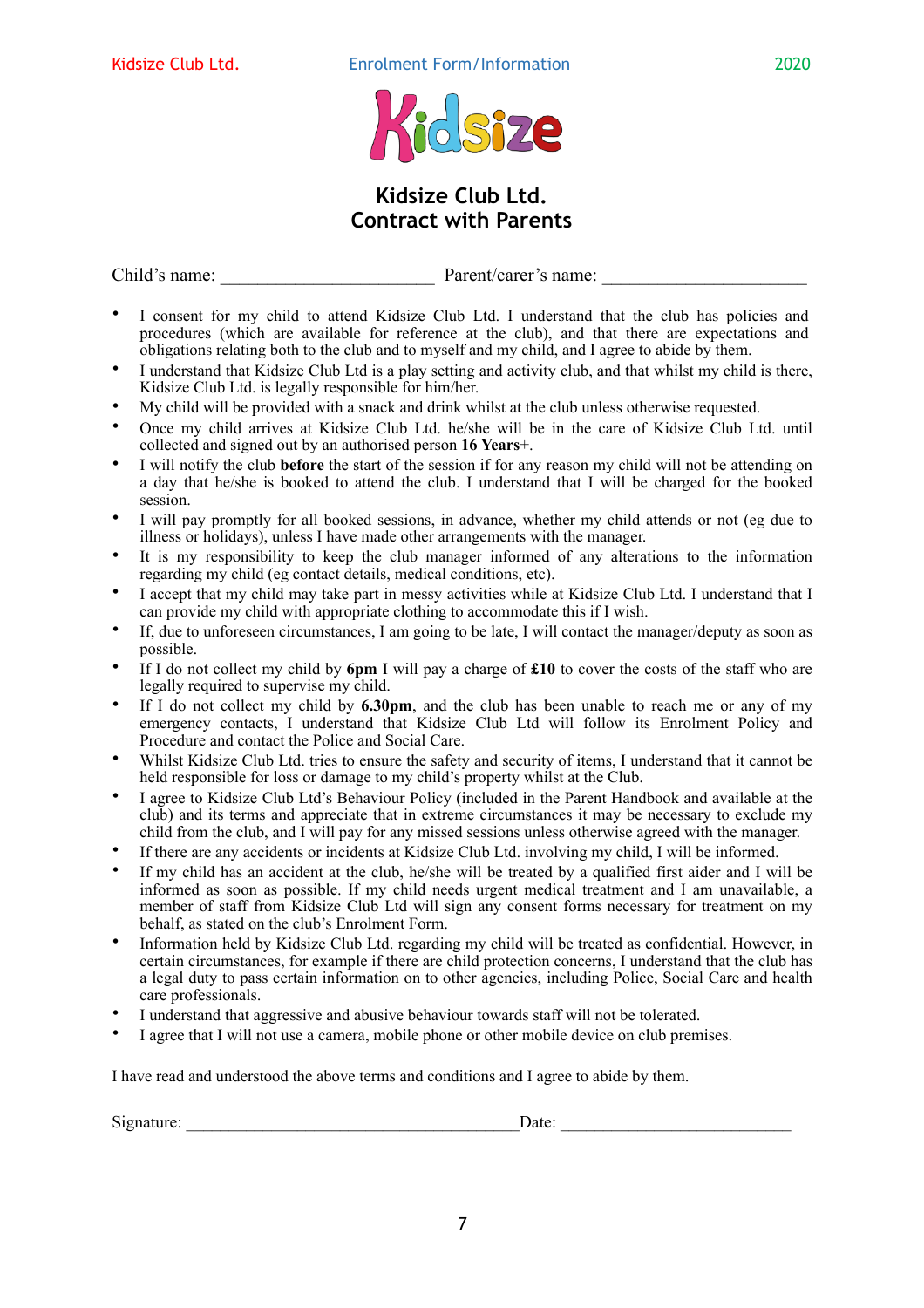









# **Multi Agency Consent Form (Children's Services)**

The purpose of this consent form is to enable professionals from different services and agencies to share information about the service user below in order for them to properly assess their needs and agree the best way to help.

It is normal practice to seek information and opinions from other professionals/agencies who may be involved in planning and arranging services and to share information with them. All agencies will keep information confidential in accordance with their procedures.

| I understand that my information will be shared only with professionals in the agencies involved in my care.<br>This may involve Local Authority services such as Education, Social Work and Housing, Healthcare<br>professionals, voluntary and private agencies and Grampian Police as appropriate. By signing this form, I<br>agree to this information being shared with these agencies. |
|----------------------------------------------------------------------------------------------------------------------------------------------------------------------------------------------------------------------------------------------------------------------------------------------------------------------------------------------------------------------------------------------|
| Name of                                                                                                                                                                                                                                                                                                                                                                                      |
|                                                                                                                                                                                                                                                                                                                                                                                              |
| Date of Birth: ___________________                                                                                                                                                                                                                                                                                                                                                           |
| Date: _______________________                                                                                                                                                                                                                                                                                                                                                                |
| Name of                                                                                                                                                                                                                                                                                                                                                                                      |
| Signature of                                                                                                                                                                                                                                                                                                                                                                                 |
|                                                                                                                                                                                                                                                                                                                                                                                              |
|                                                                                                                                                                                                                                                                                                                                                                                              |

#### Further information can be found in the following leaflets:

Information Sharing within Integrated Services for Children and Young People: A Guide for Parents and **Carers**